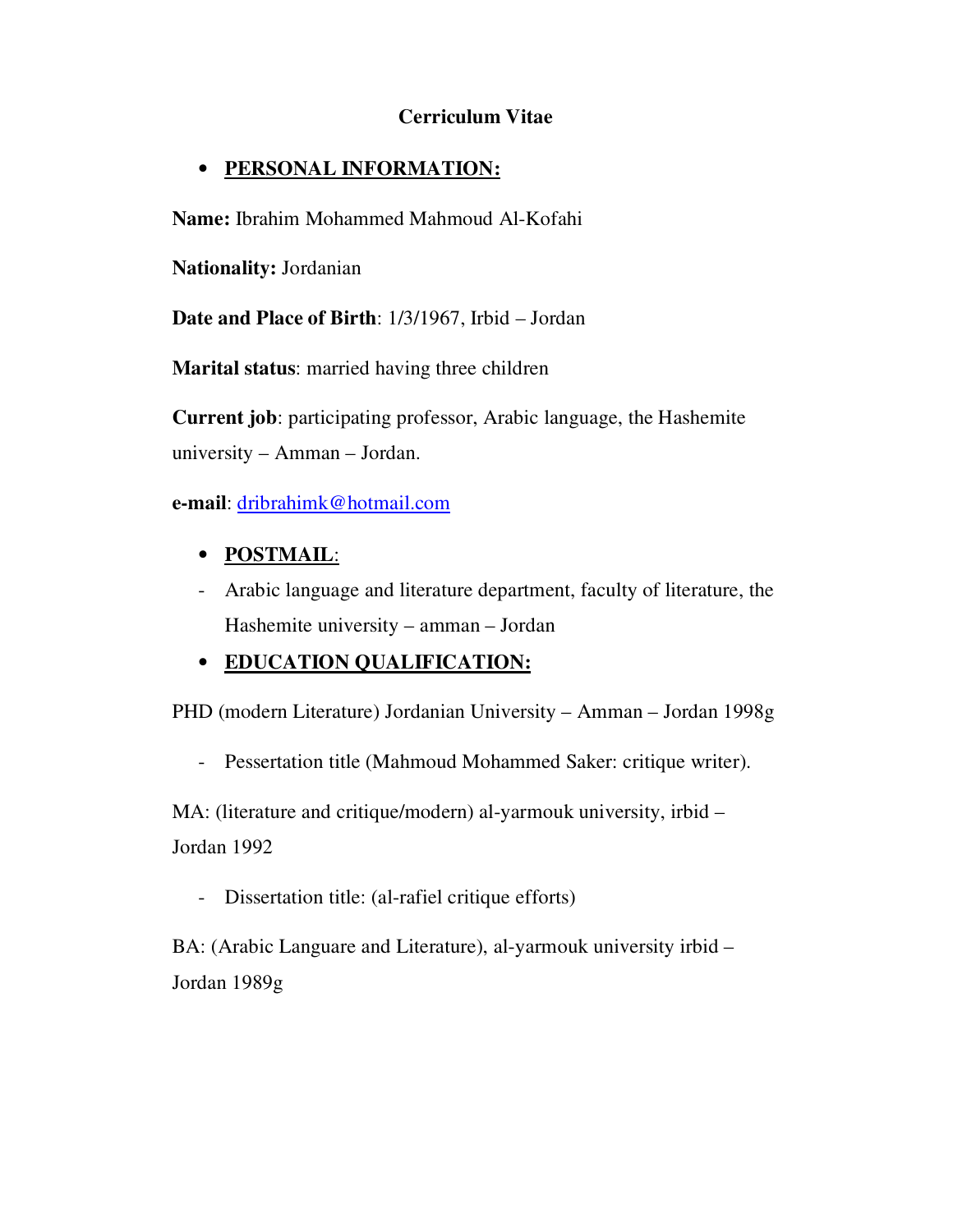# • **ACADEMIC AND ADMINISTRATIVE JOBS:**

- Professor, Arabic language and literature department, faculty of literature, Jordanian university, amman – jordan (since 2013 uptill now)
- Participating professor, the liter ature department, faculty of Arabic language, OM al-Qura, mecca al-mukarramah (2008f – 2012g)
- Faculty of ligerature dean deputy, the Hashemite university, zarqaa' – Jordan (17/9/2007-2/2/2008).
- Participating professor, Arabic language and literature department faculty of literature, the Hashemite university, zarqaa' – Jordan (13/12/2005-16/9/2007g).
- Assistant professor, Arabic language and literature department faculty of literature, the Hashemite university, zarqaa' – Jordan, (16/10/200-12/12/2005g)
- Exclusive lecturer and literature department, faculty of literature, the Hashemite university, zarqaa' – Jordan (19/9/1998- 15/10/2000g).
- Exclusive lecturer, the Hashemite university: (6/9/1997- 18/9/1998g).
- Teaching assistant, the Hashemite university: (7/9/1996- 5/9/1997g).
- Clerk in the directorate of high education council, ministry of high education – Jordan (24/9/1995-1/8/1996).
- Teatcher/at Arabic language field of fesearch/al-tafeela engineering profession faculty, ninistry of high education – Jordan (2/11/1992- 23/9/1995)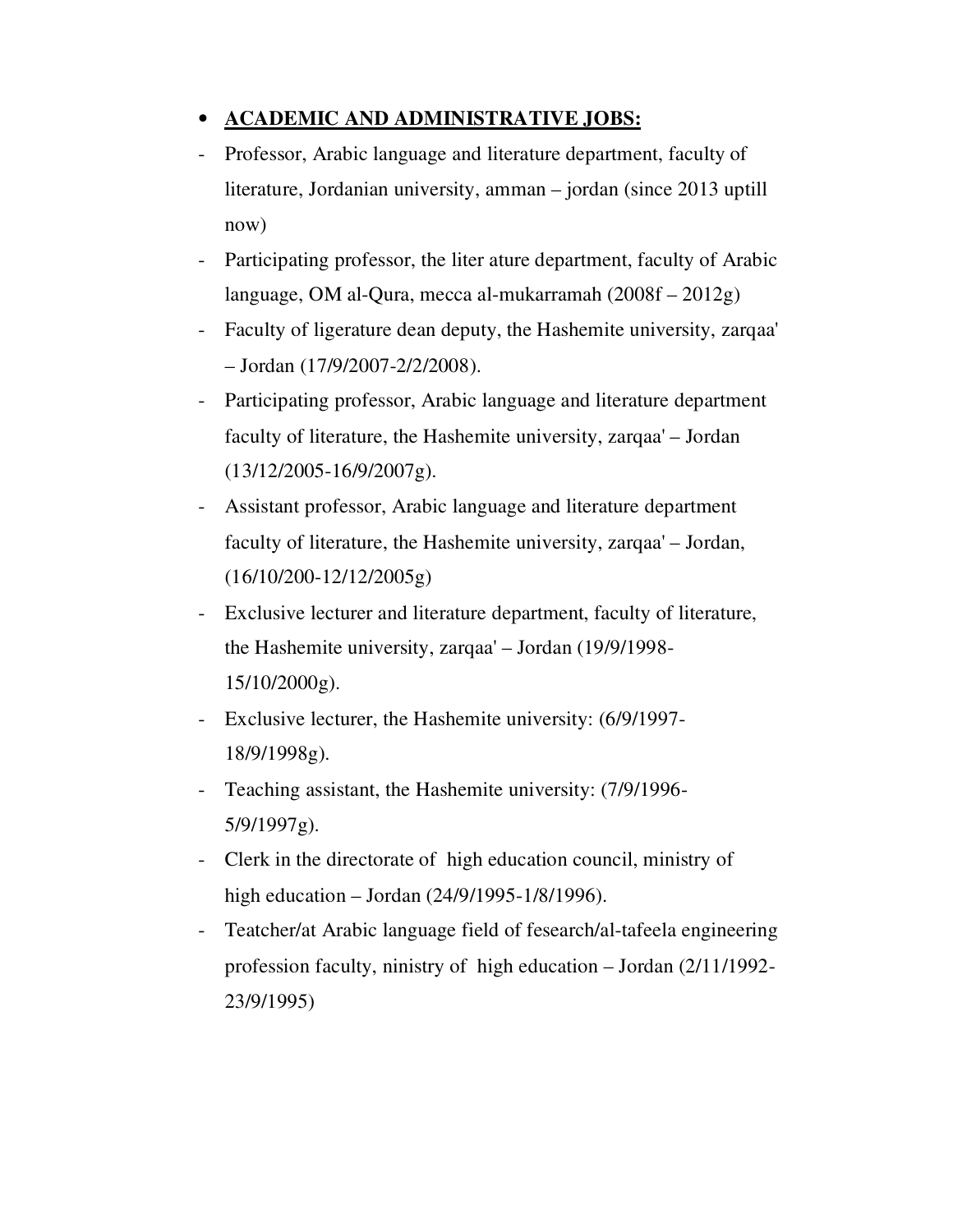### • **THE ACADEMIC PRODUCTION**:

#### **a- books:**

- 1. Mostafa sadeq al-rafiei: critique and attitude dar al-basheer, amman, al-risalah establishment beiruit  $\frac{1997g}{.}$
- 2. Mahmoud mohammed shaker: his literature history and his critique method, dar al-basheer, amman, al-risalah establishment beiruit ط 2000g
- 3. Shuaib al-arnaoot: parts of his life history and his efforts in realizing tradition, dar al-basheer, amman 2002g (from release of the national high committee of proclaiming amman as the capital of arab culture for 2002g).
- 4. Abdulmoneim al-rifaei poems (collection and effectuation) the new company of printing and binding, amman, 2003g.
- 5. Mirrors and shadows: critique readings and running over, ministry of culture leaflets, amman, 2005g, the monthly book series #(100).
- 6. Some of (al-karama) martyrs: sultan mahmoud al-kofahi, amman, 2006g.
- 7. Al-rafiei notions in interpretating the quran and its insuperability (collection and effectuating) the new company for printing and binding, amman, 2006g.
- 8. Ordal of the innovator: studies in composing poem language, leaflets of amman great municipality 2006g.
- 9. Collection of irbid poems (collection and presentation), leaflets of ministry of culture, amman, 2007g.
- 10.Irbid men of letters dictionary: the poets, ministry of culture publications, amman – 2008g.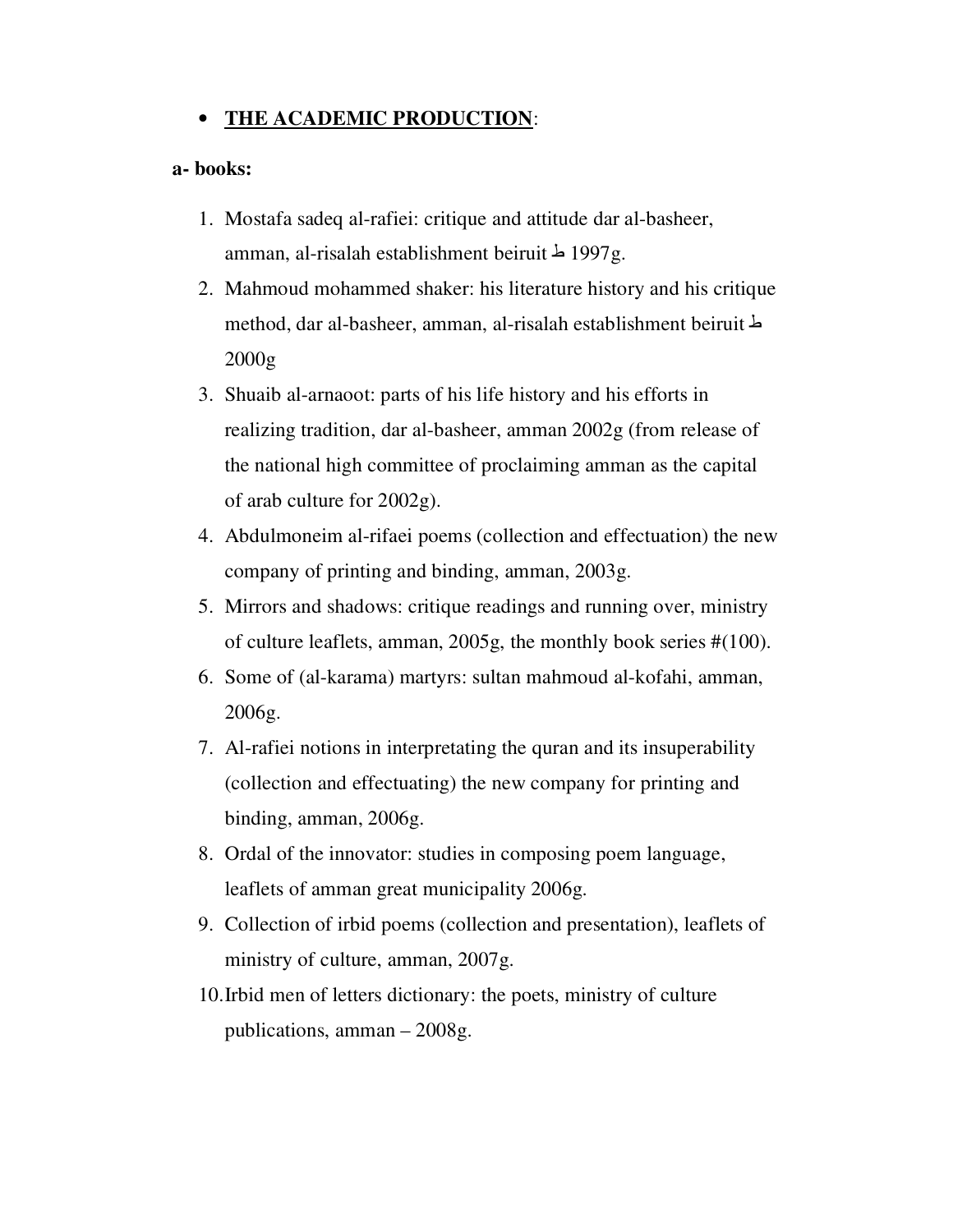11.Mohammed jamal AMR children poems: cores of the substance and aspects of the technical formation, DAR al-maamoon for publication and distribution, amman, 2013g

#### **b- research**:

- 1- Palestine in yusef al-athm poem (dirasat) magazine, poems, (dirasat) magazine 28 issue # 2 august 2001gg.
- 2- Utilizing thereligous heritage in haider mahmood poems, (dirasat) magazine 28 issue #1 february 2001g.
- 3- The peculiarity of poem message in 'tawaf al-mughann' collection "of habib al-zayudi: a study in the two phenomena of (التناص and style deviation)
- 4- Sadeq kharyoosh: his poems and life history (dirasat) magazine 29, issue # 2 june 2002 g, (main researcher).
- 5- The use colloquial and daily language in jordanian coutemperory poem: paractical samples (dirasat) magazine 30 issue # 1 february 2003g
- 6- Features and rectification of poem work in the collection of "almusafer" of abdulmuneim al-rifaey (al-manara) magazine aal albeit university, al0mafraq – Jordan issue # 3, October 2004g.
- 7- Mustafa sadeq al-rariei and the interpretation of quran message which was published in the papers of international convention "the arab message at the turning point of the twenty first century" which was held in faculty of literature of tanta university on 2-3 may, 2006g.
- 8- Mohammed hoor: a posture to his book "ashtat": literature readings and critiques" Islamic university magazine, gazza: series of human studies volume 13 issue # 1 january 2005g.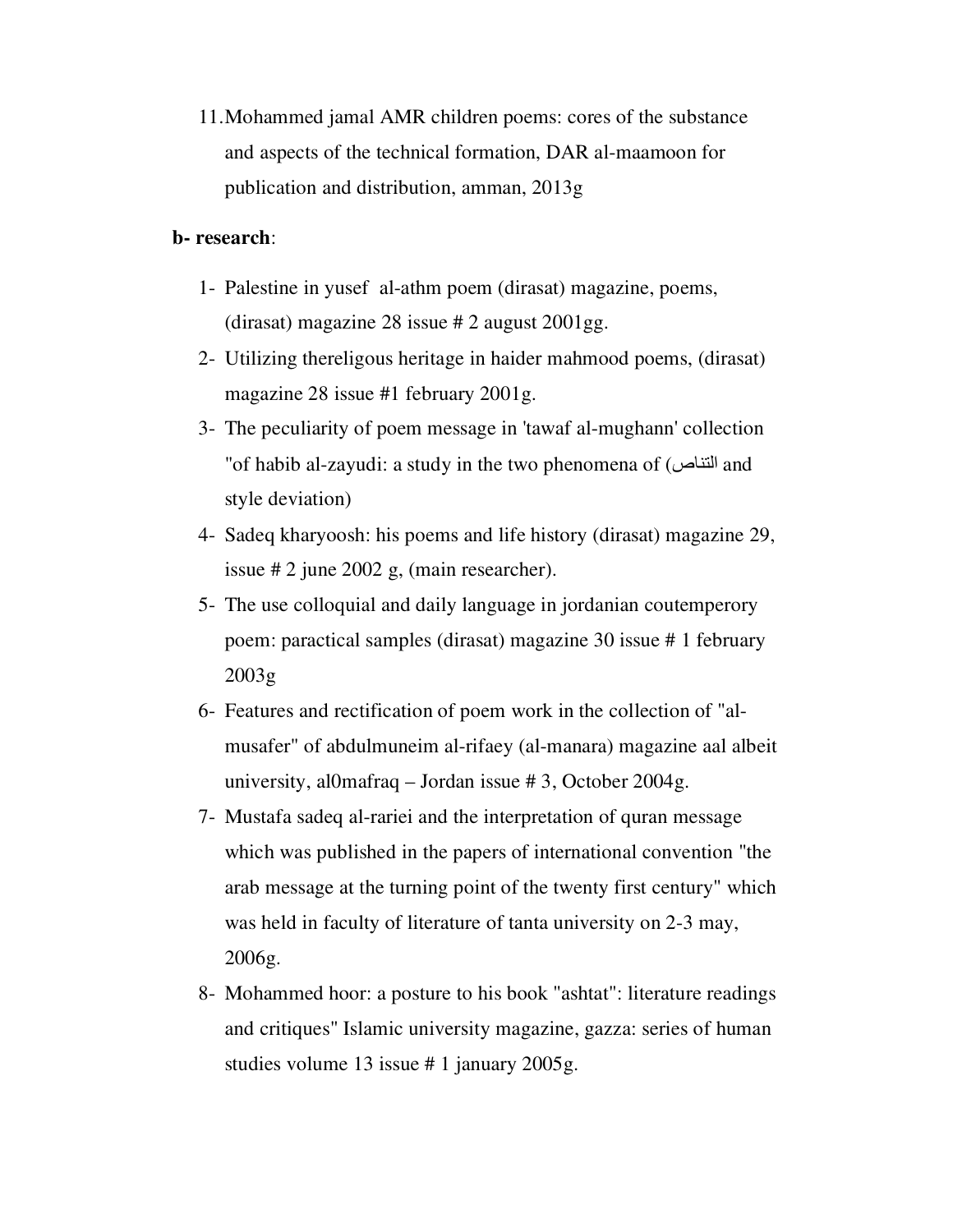- 9- The inflectional mode and its impact on the harmony of the litral meaning (by participation) with arab university union magazine, alyarmouk university (irbid Jordan), volume 5, issue # 2, 1429h/2008g (second researcher)
- 10- Poems (verse) from omar abu risha poems om al-qura university magazine form linguistics and literatures, mecca almukarramah issue # 2 rajab, 1430 h/ September 2009g.
- 11- The intllecual life and indications of the title a study in "eiqaa' al-mada" by mahoud al-samrah, the jordinian magazine in Arabic language and literature, moa'ta university (al-karak – Jordan) volume 6, issue # 3 rajab 1431h/jully 2010 g (main researcher).
- 12- Mohammed jamal amr children poem: a study to contents and technicality of dirasat magazine, social and human sciences, issue d by the Jordanian university volume 38, issue # 2, 2011 g.
- 13- Technical formation features of abdul rahman barood poems, om al-qura university magazine for linguistics and literatures, mecca al-mukarramah issue # 8, rajab 1433h/may 2012 g.
- 14- (total poem works of abdul rahman barrod): methodological and inspective, (accepted to be published in magazine of literature and human sciences, faculty of literature, alminia university 20/2/2012g).

# **c- essays and revisions (in cultural newspapers and mavazines, some of it:**

1. Between arar and Mustafa al-sakran: a documented study, to Jordanian "al-raa'y" newspaper of its Friday issue 24/2/2989g.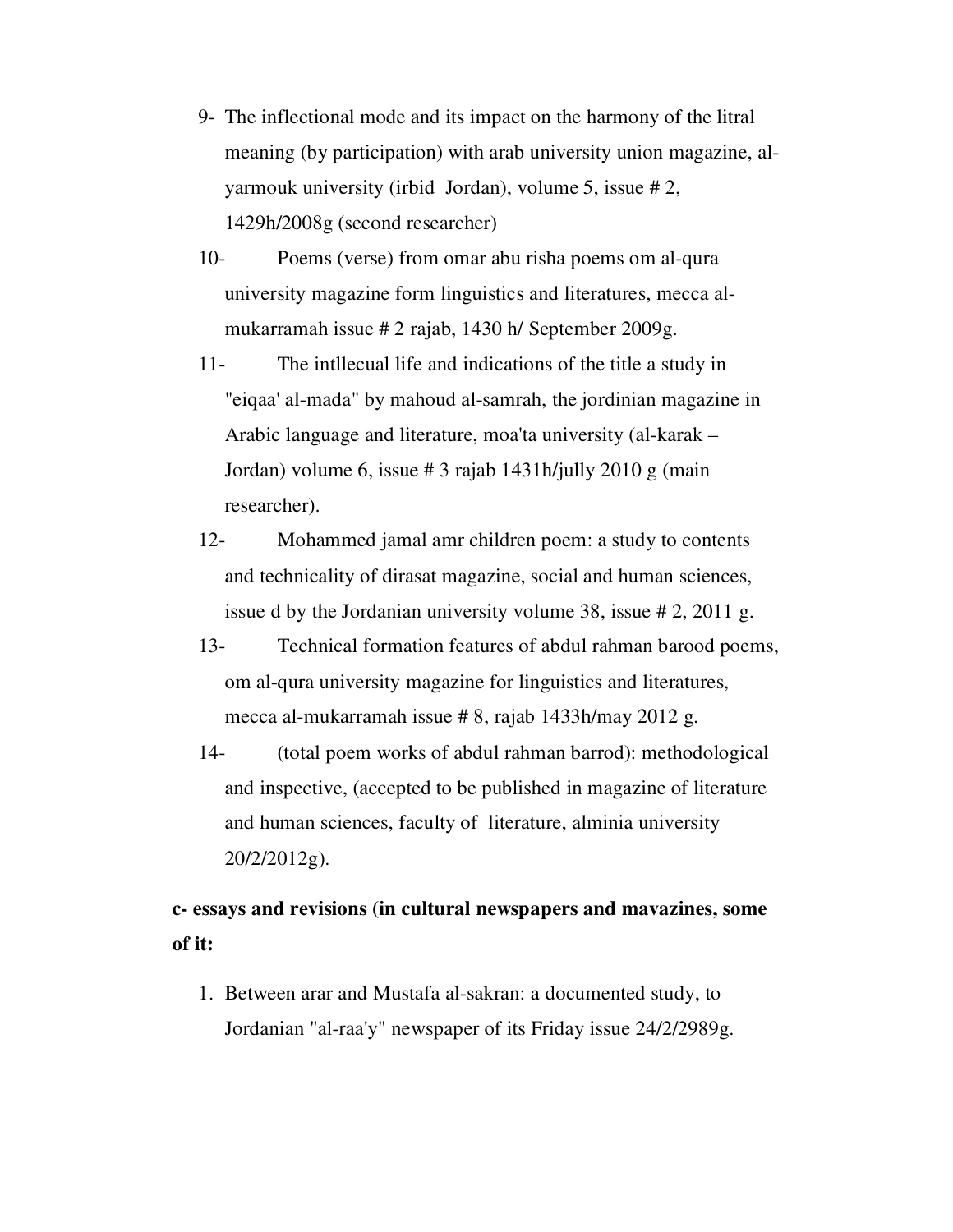- 2. What is wrongly attributed to arar (Mustafa wahbi al-tal), the cultural magazine, issued by the Jordanian ubiversity issue # 32, 1994g.
- 3. Mahmood mohammed shaker and his teacher al-rafeie the Saudi magazine "al-faysal" issue # 232 imarch 1996g.
- 4. A posture in the book of "notes and setting right to (poem collection of fallback)", al-aqeeq Saudi magazine 6, , 12, august – november 1996g.
- 5. Mahmoud mohammed shaker in a debare with DR. ihsam abbas, "array" Jordanian newspaper, Friday issue 22/8/1997g.
- 6. In knowledge mihrab of the donated studies to ihsan abbas "alraay" Jordanian newspaper, Friday issue of 22/8/1997 g.
- 7. "forthcoming picks donated to Nasser addeen al-asad: two books of noble loyalty, "al-raa'y" Jordanian newspaper, Friday issue 13/3/1998 g.
- 8. The book of "artistic letters of al-abbasi era… "by DR. mohammed mahmoud al-duroobi, the cultural magazine, issued by the Jordanian university issue # 51, September – December 2000 g.
- 9. The book of "sources of pre-islamic poems and its historical value" "afkar" mavazine, Jordanian ministry of culture issue # 165, july, 2002g.
- 10."al-furooq" book by the imam al-qurafi is a model: it is omar method in carrying out good investigation "afkar" Jordanian magazine issue # 181, November 2003 g.
- 11."the cultural magazine" on the occasion of the twentieth year of its establishment, the cultural magazine, issue of October – December 2003 g.
- 12.The historian sulaiman moosa and the innovation trip "afkar" Jordanian magazine, issue # 190, September, 2004g.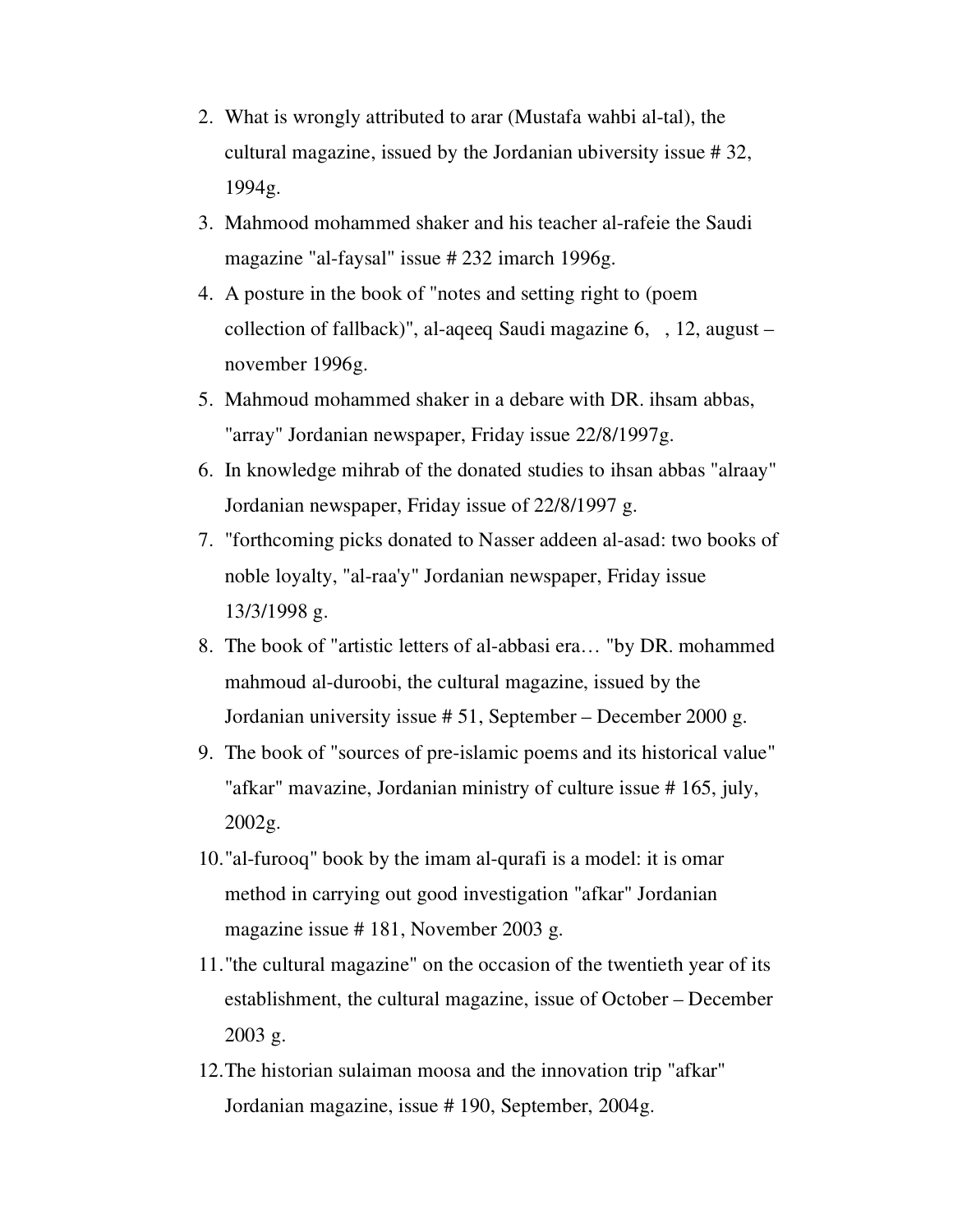13.School text books: the true word, Jordanian "al-ghad" newspaper issue of 5/10/2006g.

### • **EDITING OF BOOKS AND ENCYCLOPEDIAS**:

- Editing the book of: one of the distinguished people of intellect and literature in Jordan: papers of the symposium which was held in the Hashemite university (zarqaa' – Jordan) 22-25 march, 2002g, dar al-basheer, amman, 2002 (one of the releases of high national committee to proclaim amman as the arab cultural capital for 2002g.

-Participation in editing: the Palestinian encyclopedia, published by the staff of sulaiman arar prize for intellect and culture, Amman – Jordan 1433H/2012

## • **POEM INNOVATION**:

- A poet, published asizable amount of poems in Arab and Jordanian news papers and magazines.
- Participated in many poem evening gathering and tournaments in Jordan and outside Jordan.
- Some of his works:
- 1- Under the mulberry tree (children poem), children book series 25, ministry of culture , Amman, 2008G.
- 2- Poem works, (under publication)

# • **THE SCIENTIFIC CONVENTION**

Participated in:

1- The second aal al-bait culture get – together, which was held under the title (literature of life histories and memoirs in Jordan), in the period between 15-16 muharram 1414H/ 11-12 may 1998G.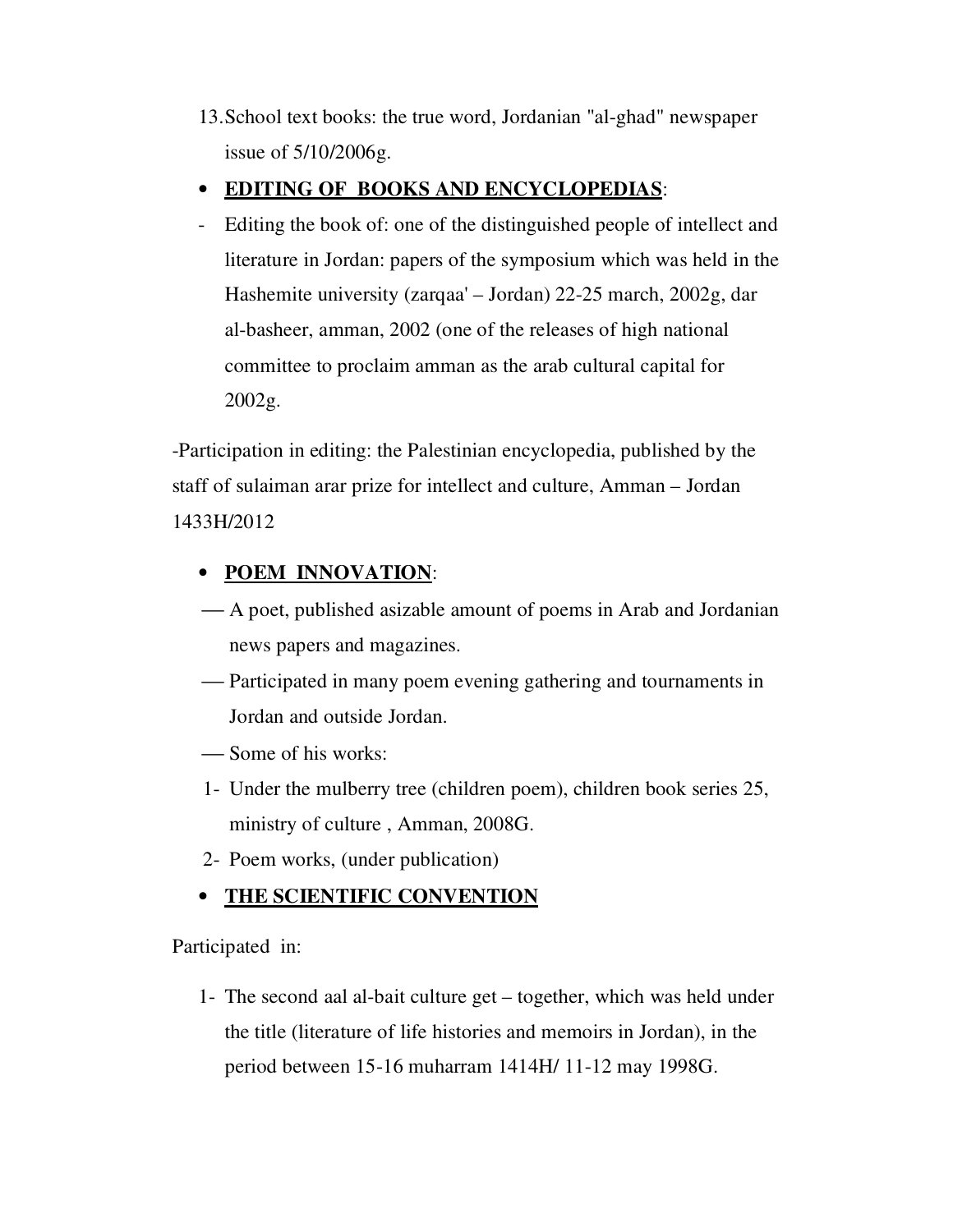- the title of the submitted paper shuaib Al-aranoot: his ife and efforts in propagation of culture.

2- the convention of (horizons of present and future Arab linguistic and literature studies),the Jordanian university 16-18/ may 1999G.

3- Convention of (realizing Arab heritage: visions and anticipations), aal al-bait university 12-23 december 2004.

- title of the submitted paper dr.Mustafa Ilayan method in realizing the heritage : "AL-Hamasah" book realization by al-shantemri as an example".

4- convention of " the Arabic language in facing challenge of internationalism, the academic mission institute of Islamic studies, beiruit 19- 20 /4/2005G.

The type of Participated: being present in sessions and Participated in discussions.

5-convention of (the Arabic message in the turning point of the twenty first century), faculty of literature, tanta university Egypt arab republic 2- 3 may 2006G.

- title of the submitted paper: "Mustafa sadeq AL- Rafiei ……and interpretation of quran message".

6- the fourth world convention of Arabic language and literature for special purposes 15- 17 May 2013G, the world Islamic university in Malesia.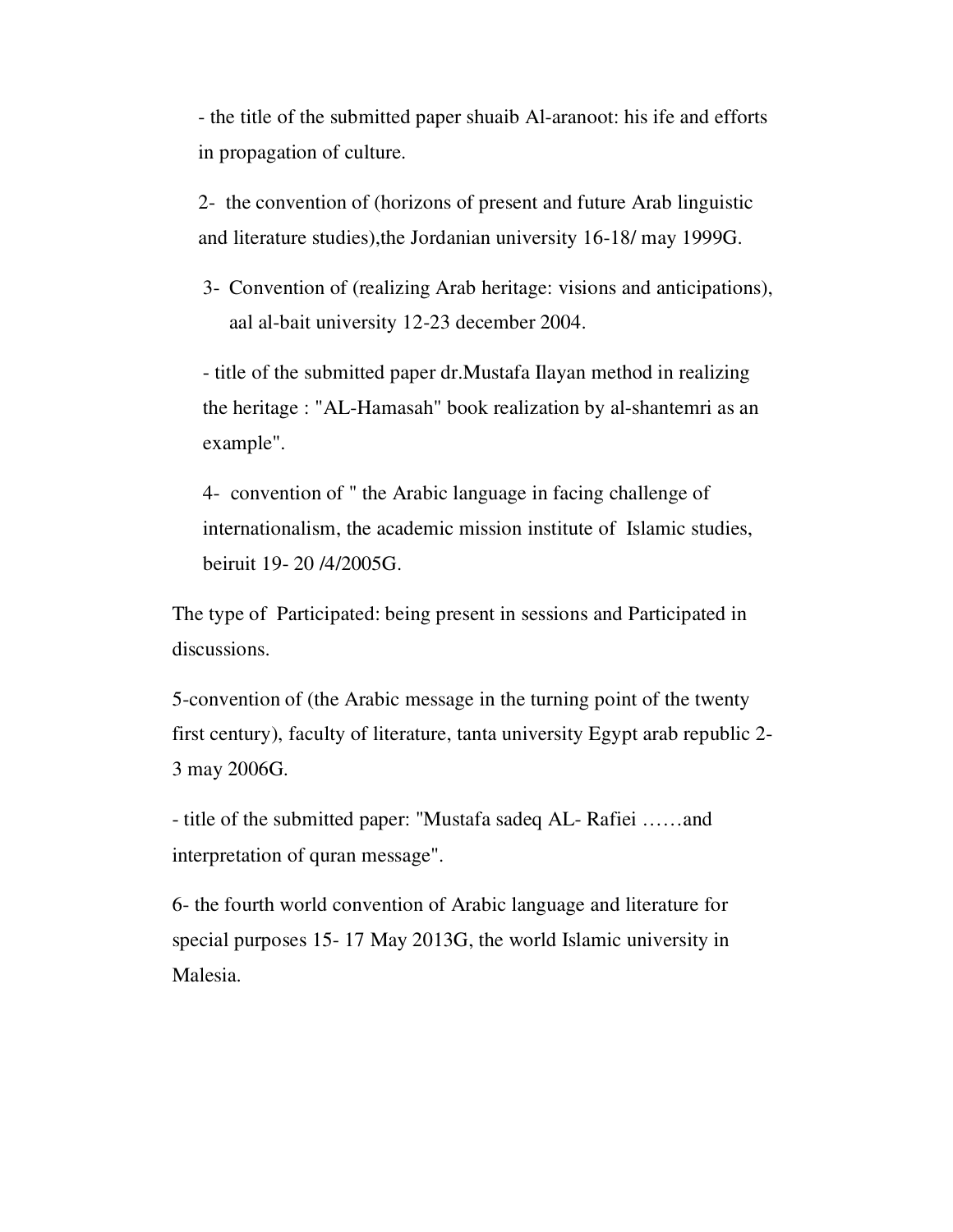### • **DEBATE SYMPOSIUMS**

Participation in:

- symposium (poem activities in Jordan :subjects and beautiful poems), and administered by: Saaleh Yusef AL- Aql (symposium the month),

AL-Kuwait" magazine, issue 235, 1 May 2003G.

- get- together for reading the eight literal meaning:

Life history in the Saudi literature, the debate was magazine, Jeddah-Saudi Arabia, issueh (612), July – August 2008G, p98.

### • **SUPERVISING ON CRITIQUE AND LITERATURE FILES**:

- supervision the Jordanian literature file "which is published in "culture" magazine, the Jordanian university, Amman issue# 64,65,September 2005G.

### • **COMMITTEE MEMBERSHIP**

- 1. A member in the committee of preparing the academic guide of the Hashemite university (in English)in 2000G.
- 2. A member in the committee of preparing the academic guide of the Hashemite university (in Arabic)in 2000G.
- 3. A member in the committee of Jerusalem celebration day, the Hashemite university in (2000- 2001G).
- 4. A member in the committee of setting up the executive program, in respect of arranging critique symposium in the occasion of selective Amman as the Arab culture capital for year 2002, the Hashemite university, in 2001G.
- 5. A member in the committee of arranging the first young Arab university student of culture and literature innovation, the Hashemite university, in 2001G.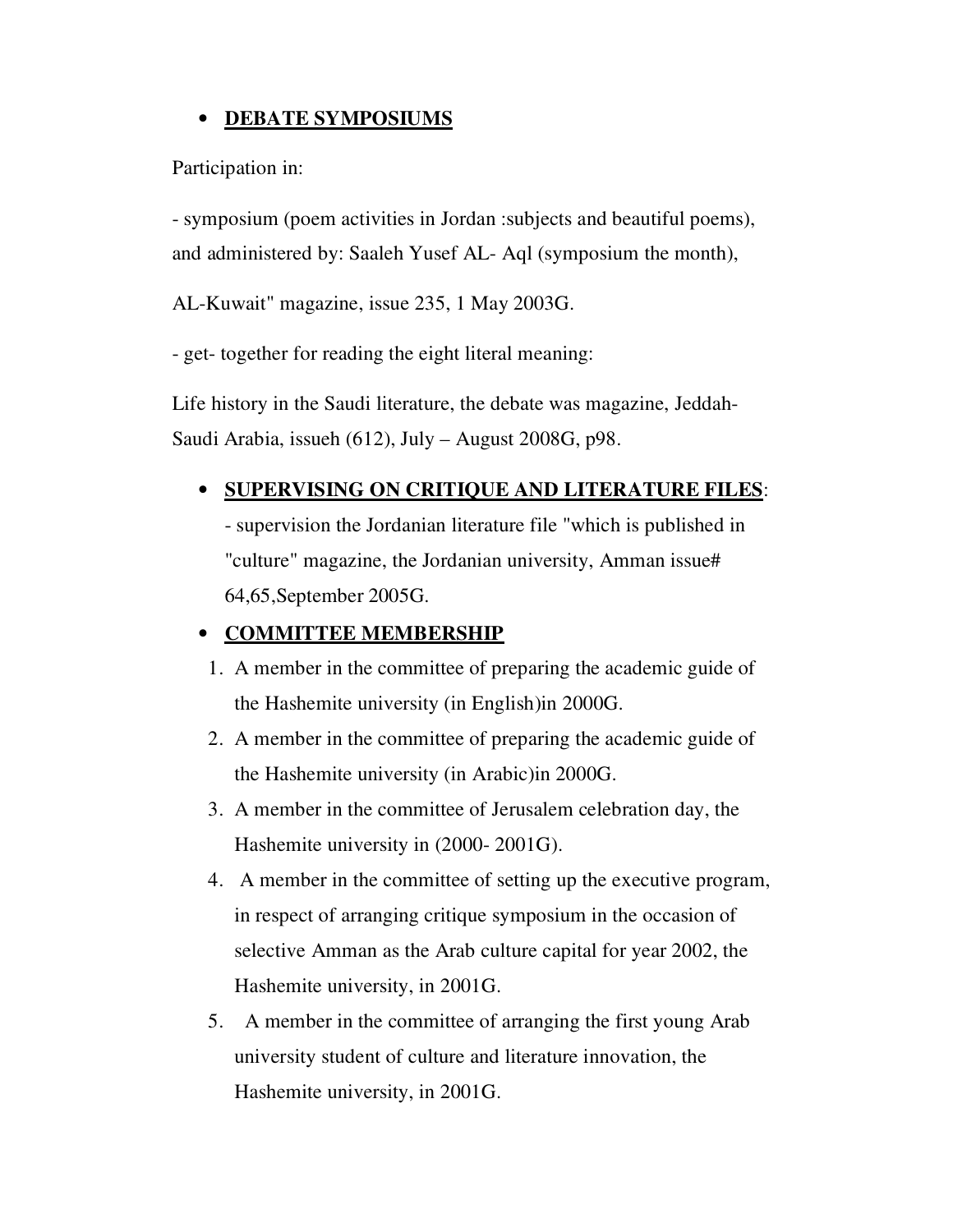- 6. A member in the committee of preparing the annual report of the Hashemite university for the academic year 2000/2001G.
- 7. A member in the committee of laying down the criteria of the special approual of social colleges in Jordan for majoring in the Arabic language and Islamic law studies, ministry of high education the Jordanian Hashemite kingdom, for year 2005G.
- 8. A member in the committee of "the contest of culture independence day", the Jordanian university , 2005G.
- 9. A member in the high committee of get together the role of Jordanian university students in conveyance of Amman mission, the Hashemite university, 2005G.
- 10.A member in the high committee of designation and promotion, Arabic language department, the Hashemite university, 2006G.
- 11.A member in the high committee of Arabic language and literature competence test, Jordanian ministry of high education, 2006G.
- 12.A member in the high committee of advanced studies and scientific research, faculty of literature, the Hashemite university 2007G.
- 13.A member in the high committee of the training center to teach Arabic language, faculty of the Arabic language, university of OM AL-Qura in Meccah AL-mucaramah 140H/2009G.
- 14.A member in the high committee of establishing A distinct research center in the Arabic language, faculty of the Arabic language, OM AL-Qura university 1430H/2009G.

15- A member in the committee of setting up the general framework of phd program – section of literature, rhetoric and critique, faculty of the Arabic language, om al-qura university, 1430 h/ 2009g.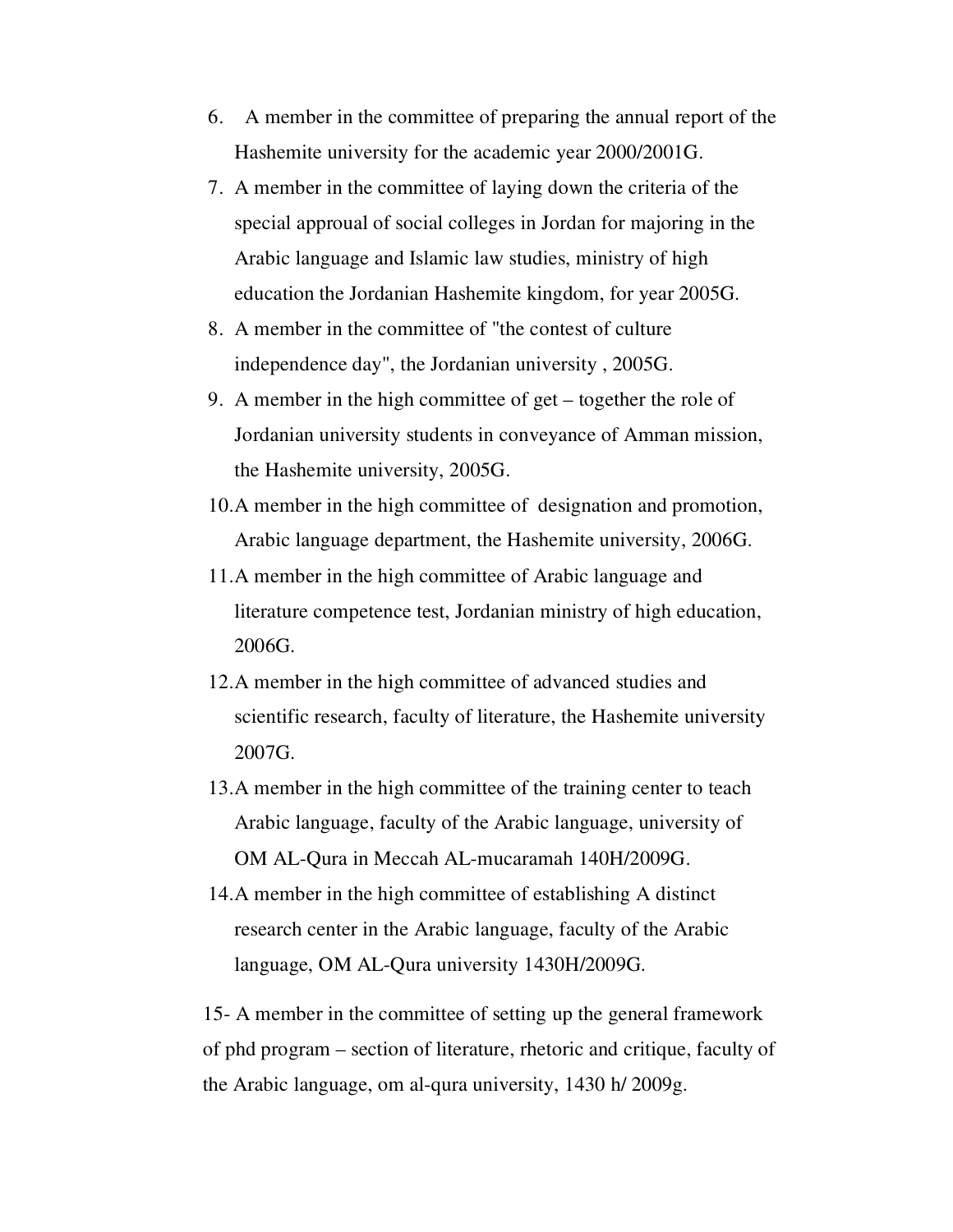16- A member in the committee of research Arabic eloquence symposium (the question of identity and program horizons), faculty of the Arabic language , om AL-qura university 22/11/1430h.

17- A member in setting up A workshop to discuss the strategic plan of faculty of Arabic language, om-AL-Qura university,1431H /2010 G.

18- A member in the committee of supervising the selection of university poet, faculty of Arabic language, OM AL-Qura university 1433H/2012G.

# • **MEMBERSHIP IN SCIENTIFIC AND CULTURAL SOCIETIES:**

- 1- A member in the world council of the Arabic language.
- 2- A member in Jordanian critique association.
- 3- A member in the general union of Arab authors and men of letters.
- 4- A member in Jordanian authors league.
- 5- A member in the society of conserving the basing of Arabic penmanship.
- 6- A member in the leaque of Islamic world literature.

#### • **SCIENTIFIC PRIZES**

- prize winning of the national high committee of proclaiming Amman as Arab culture capital for 2002g in (the contest of art of writing and publication/ field of life histories, memoirs and travels), this was for the book of "shuaib AL-aranaoot: section of his life history and efforts to realize culture" on 16 January 2002.